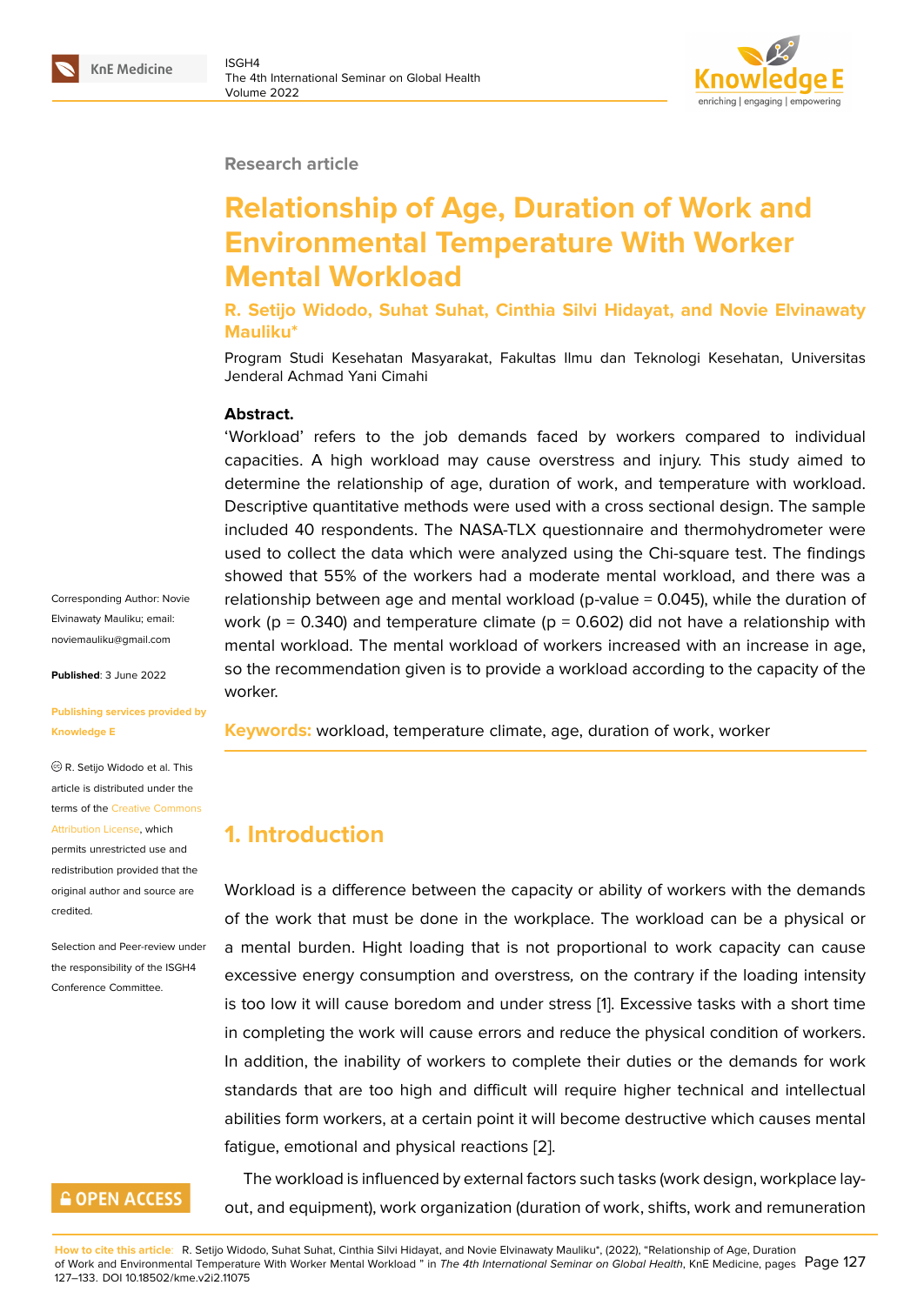systems), and work environment; and internal factor such somatic factors (gender, age, nutrition, and health conditions) and psychological factors (motivation, perception, and satisfaction) [1]. Every work activity requires muscle strength and thought. Increasing age will affect the body's ability and experience changes in physical, mental, psychosocial and spiritual [3]. The research of Budiman et al (2017) show that workers aged more than 30 yea[rs](#page-5-0) old with light workloads have moderate to severe levels of fatigue [4]. And according to Anwar and Mutiara (2015), there is a significant relationship between age and me[nta](#page-5-2)l workload (p Value= 0.025) [5]. Duration of work and environmental conditions, especially the temperature climate can also be a stressor for the men[ta](#page-5-3)l workload on workers. According to Senjaya's research (2020), it states that there is a correlation between mental wo[rk](#page-5-4)load and work duration (p value =  $0.024$ ) [6].

However the previous research was limited to know the correlation between age and duration of work with workload, while this research was measured mental workload which be affected by other risk factors associated with mental workload. [An](#page-5-5)d mental workload can affect work performance of the productivity of workers. Based on the above background, the purpose of this study is to analyze the relationship between age, duration of work, and temperature climate with workload.

# **2. Methods**

### **2.1. Study design**

This research is an analytic survey research with a cross sectional design, which measuremnets age, duration of work, environmental temperature and mental workload, was carried out at the same time.

This study used an analytic survey with a cross sectional design.

## **2.2. Sample**

The sample in this study is total sampling, namely all workers in the maintenance and production department of geothermal energy in 2019.

## **2.3. Instruments**

Data were collected through interviews with respondent using NASA-TLX questionnaire to measure mental workload and a thermohydrometer to measure the temperature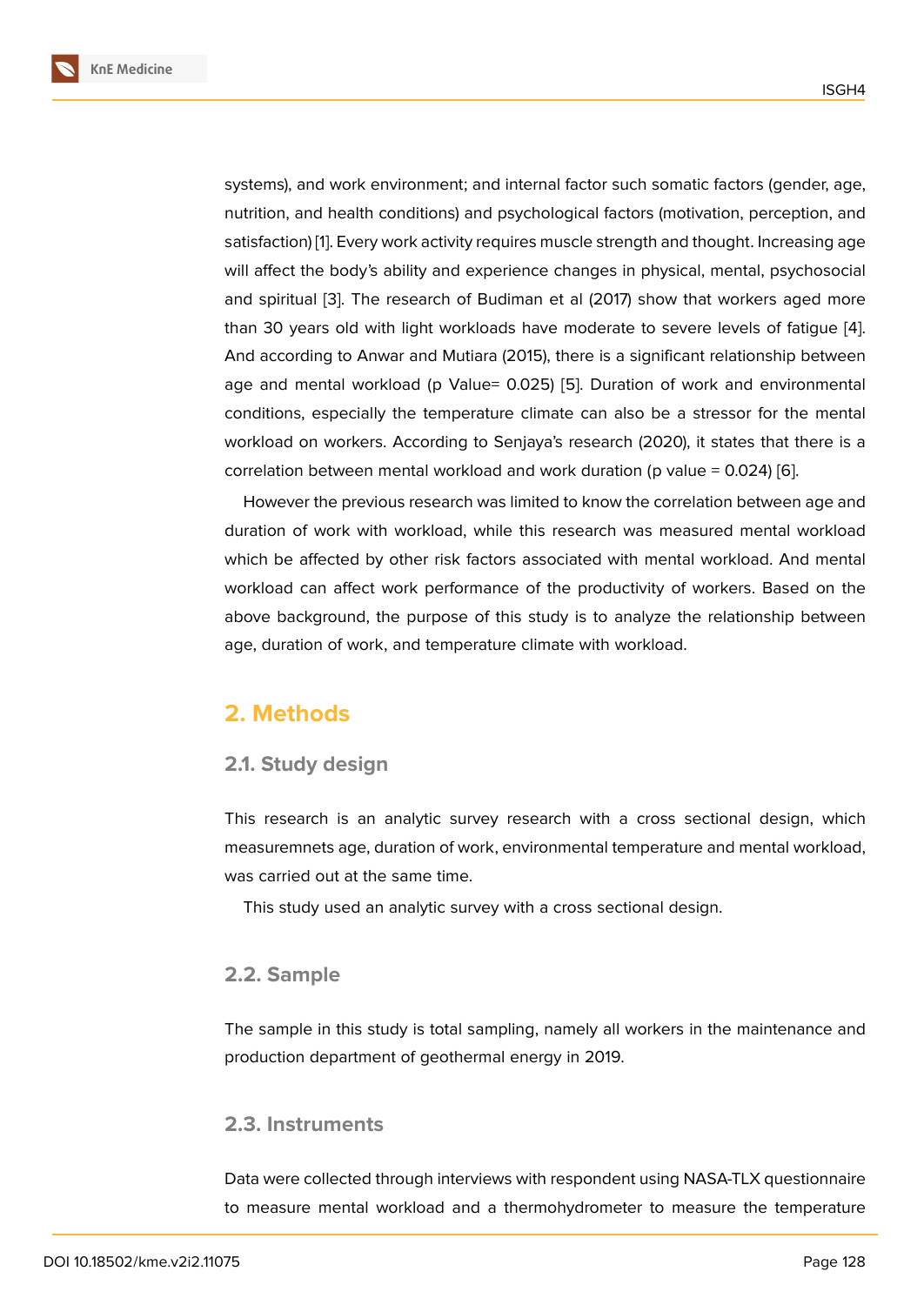and humidity of the work environment. The NASA-TLX questionnaire is a compression between mental demand, physical demand; temporal demand, frustration level, own performance, and effort. If the NASA-TLX results show a score  $> 80$  it means that the workload is heavy; score 50-80 for moderate workload, and score  $<$  50 for light workload [7]. While the measurement duration of work is said to be risky if it is more than 8 hours and not risky if more than 8 hours. And the room temperature is said to be ineligible if between range 24-28<sup>0</sup> C and eligible if  $<$  24<sup>0</sup>C and more than > 28<sup>0</sup>C..

### **2.4. Data collection procedure**

The implementation of the research began after obtaining a recommendation for research ethics with the number: 135/KE.STIKES/VII/2019. Respondents were asked to fill informed consent as an agreement to become respondents in the study. Measurement of environmental temperature is carried out by setting a sample point based on the area of the maintenance and production sections and the source of the hazard using a thermohygrometer. while the measurement of duratin work and mental workload is done by conducting interviews with workers.

### **2.5. Data analysis**

The data collected were analyzed univariately and bivariate using the chi square test with a significance level of 0.05 and 95% confidence interval, and analysis using the SPSS Software [8].

# **3. Results**

Based on the results of the analysis, it is known that respondent who have a heavy mental workload experienced at risky age (56.5%), and respondents with age not at risk have a moderate mental workload (76.5%). The chi square test analysis obtained p value of 0.045 which means there is a relationship between duration of work with workload (Table 1)

Based on table 1 respondents who have a heavy mental workload are capable by respondents with a duration of work > 8 hours (53.8%), while respondents with working hours < 8 hours felt a moderate mental workload of 59.3%. The consequences of the chi square test investigation acquired p value of 0.340, which implies that there is no relation between duration of work and mental workload. In the meantime, respondents who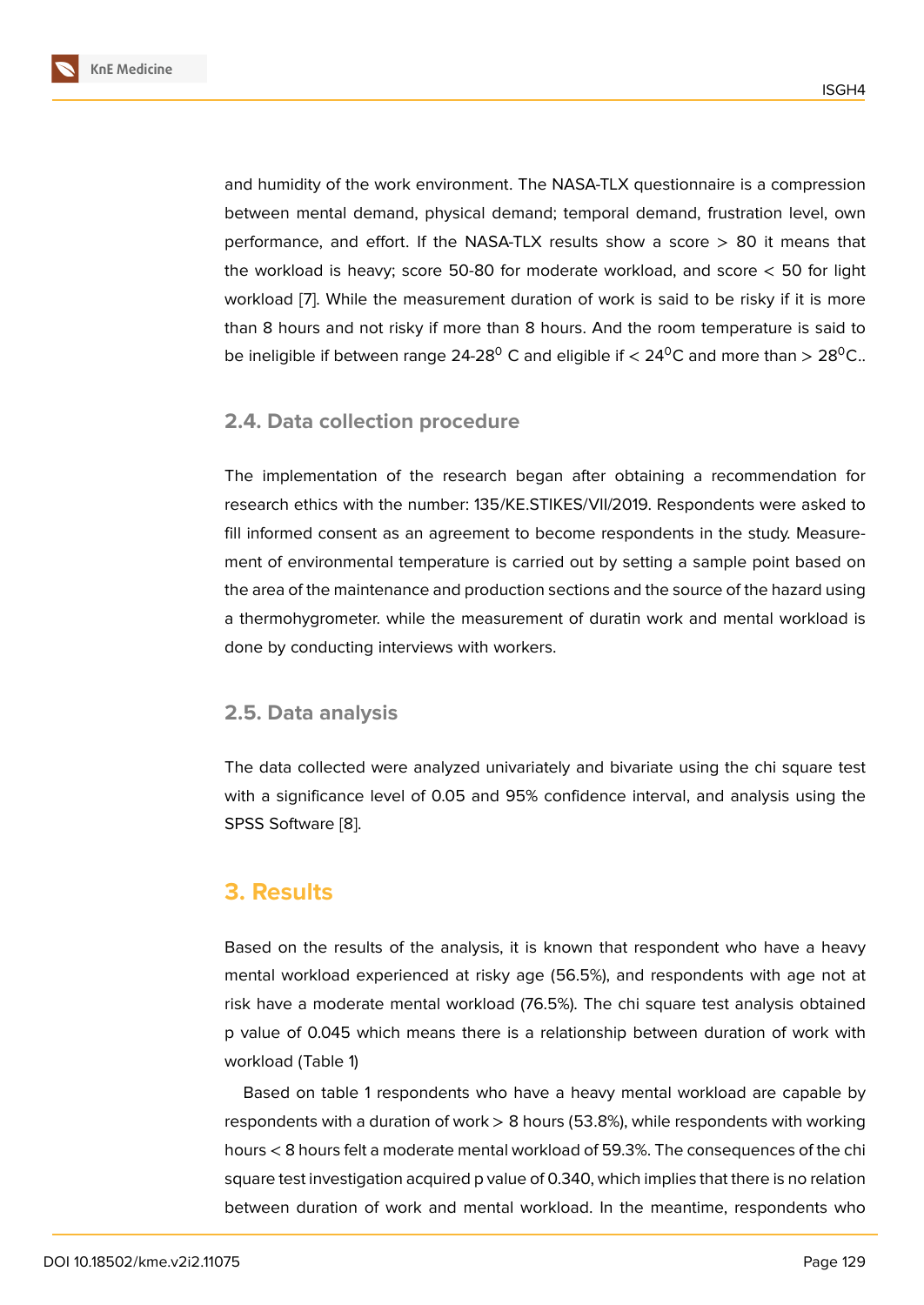| <b>Variable</b>                                                                            | <b>Mental Workload</b> |              |        |              |                |            | Total    |            | <b>P</b> Value |
|--------------------------------------------------------------------------------------------|------------------------|--------------|--------|--------------|----------------|------------|----------|------------|----------------|
|                                                                                            | heavy                  |              | medium |              | undemanding    |            |          |            |                |
|                                                                                            | N                      | %            | N      | %            | N              | %          | N        | %          |                |
| Age Risk No risk 13 3                                                                      |                        | 56.5<br>17.6 | 9 13   | 39.1<br>76.5 | 11             | 4.3<br>5.9 | 23<br>17 | 100<br>100 | 0.045          |
| Duration of work 97<br>$Risk \; (> 8 \; hours)$<br>Not risk $\left( < 8 \right)$<br>hours) |                        | 33.3<br>53.8 | 16 6   | 59.3<br>46.2 | 20             | 7.4 0      | 27<br>13 | 100<br>100 | 0.340          |
| Temperature<br>Risk $(24$ and<br>$> 28^{\circ}$ C Not risk<br>$(24-28^{\circ}C)$           | 2 14                   | 66.7<br>37.8 | 1 2 1  | 33.3<br>56.8 | 0 <sub>2</sub> | 0,5.4,3    | 37       | 100<br>100 | 0.602          |

Table 1: The relationship between age, duration of work, and environmental temperature with mental workload.

N= 40; 95% CI

have a heavy mental workload have a temperature climate adequate the prerequisites of 66.7%, while the condition of a moderate mental workload has a temperature doesn't adequate (56.8%). The consequences of the chi square showed that there was no significant between work temperature and mental workload (p value = 0.602).

## **4. Discussion**

Based on the results of the analysis, it is known that age is related to mental workload. This shows that the older the age of the worker, they feels that his workload is increasing as well. Mental workload that is greater than the body's ability will cause discomfort, fatigue, overstress, injury, pain, and decreased productivity [9]. The age factor is something that cannot be ignored considering age affect a person's physical and mental strength and age certain a worker will experience a change in work performance [10].

Age Relating to performance because at increasing age [wil](#page-5-6)l followed by a process of degeneration of the organ so that in this case the ability of the organ will decrease. With a decrease the ability of the organ, then this will causes the workforce to increase p[ron](#page-5-7)e to fatigue [4]. Conditions, abilities and capacities human body will decrease. The older you get, the more prone to fatigue. Aging will cause gradual damage on physiological, cycadean, and sleep systems. A person at the age of 40-49 years condition the decline began to [be](#page-5-3) seen from the discovery diagnose the disease and at the age of 50 – 55 years one's working capacity will be decreasing [11],[12]. The results of this study are in line with Anwar's research, there is a significant relationship and influence between the age factor on the mental workload of employees shows the value of significance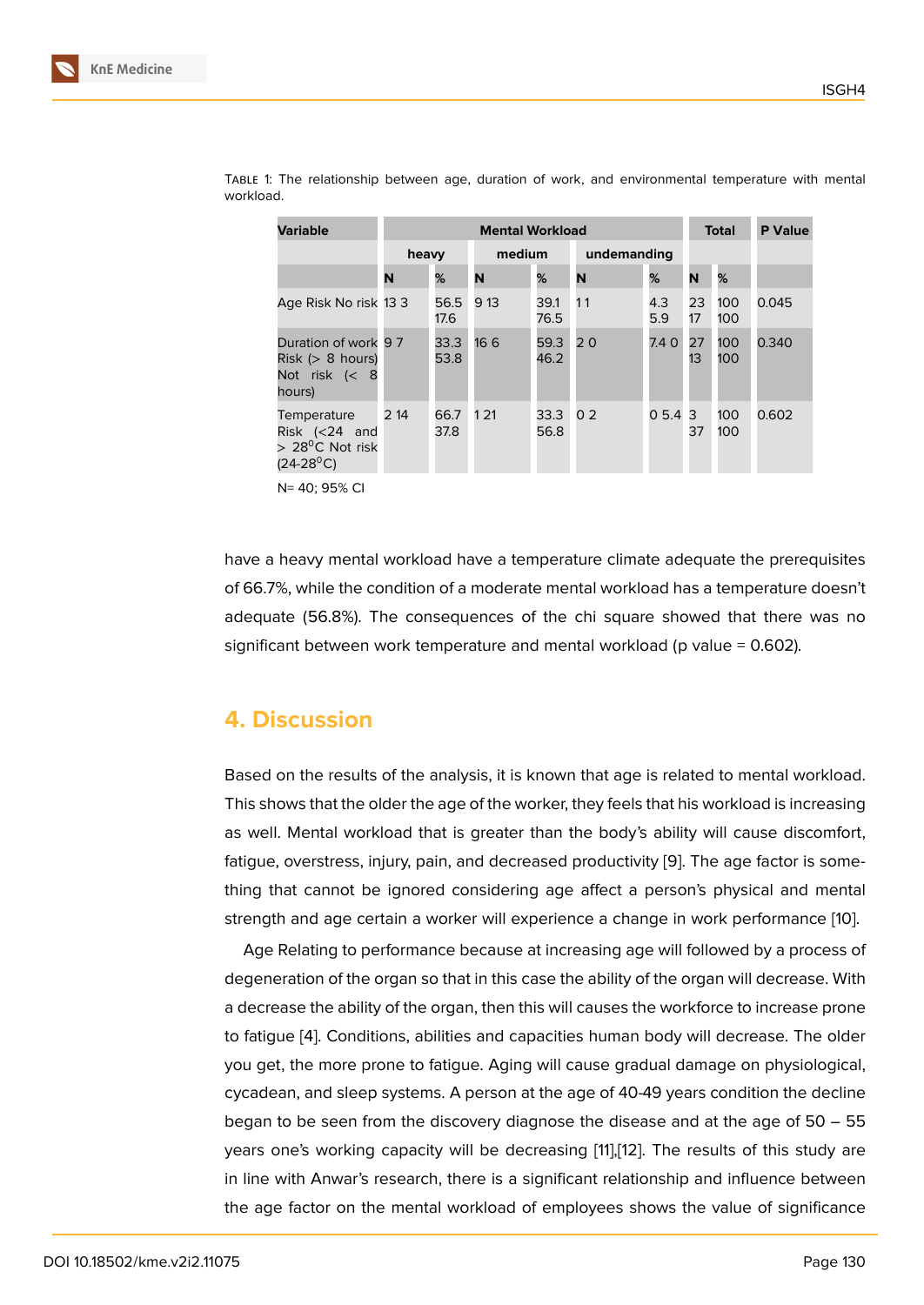of 0.025 at the 5% accuracy level [5]. The main research Utami (2018) also shows that there is a relationship between age and mental workload (pvalue = 0.033) [13].

The test analysis of the duration of work and the temperature climate is known to be unrelated to mental workload. [If](#page-5-4) a job with a mediocre load, the productivity will decline after working 4 hours. This situation is mainly in line with the decre[ase](#page-5-8) in blood sugar levels in the blood [14]. Duration of work can affect performance both positively and negatively. Will have a positive influence on performance if the longer the working period the more experienced the workforce in carrying out their duties. Otherwise will have a negative effect if t[he](#page-5-9) longer the working period, the more loss in work. Long working hours and higher level of knowledge allows a person to be more productive when compared to others relatively less in gaining work experience [15]. Research result by Maulina's research that there is no relationship between length and duration of work with fatigue in workers (0.148) [16].

Based on the results there are not relationship between a[mbi](#page-6-0)ent temperature and mental workload. This may be because humans are classified as creatures that homeotherm which means hu[ma](#page-6-1)ns can maintain their body temperature [17]. Although the microclimate in the work environment is very important, because can act as a stressor that causes strain to workers if not controlled properly[1]. Thus it is clear that the uncontrolled microclimate properly will affect the level of comfort of [w](#page-6-2)orkers and health problems, so that it can increase the workload, accelerate the appearance of fatigue and subjective complaints and reduce work productivity [1[8](#page-5-0)]. The research Luke's showed that there is a relationship between work environment temperature with work stress [19].

# **5. Conclusions**

Increasing age will affect the mental workload of a worker, but duration of work and temperature in environment was not relationship with the workload. The recommendation given is to provide a workload according to the capacity of the worker. And management to also pay attention to the workload carried out by workers so that they are able to carry out their duties properly so that the resulting productivity can be more optimal.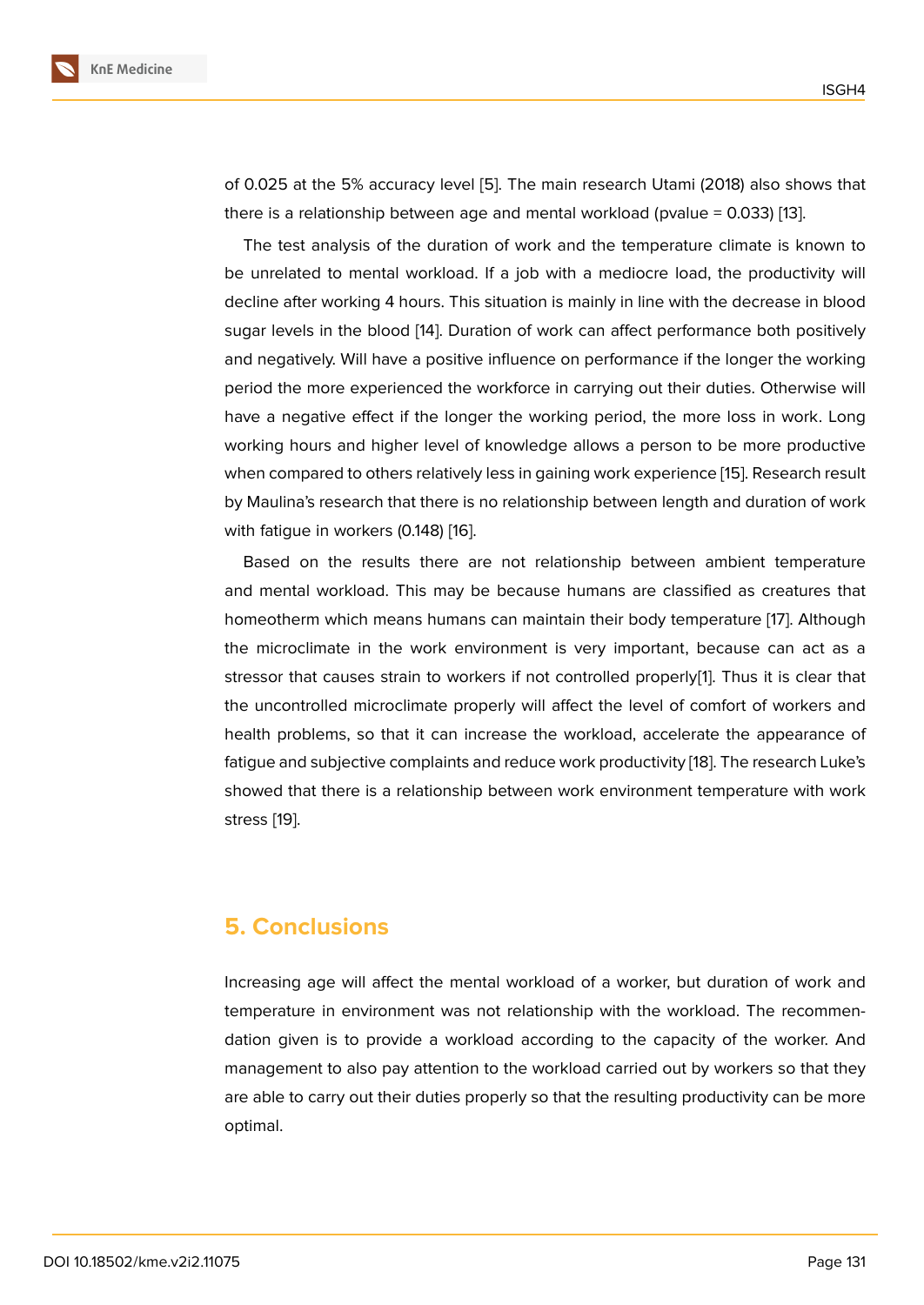

# **References**

- <span id="page-5-0"></span>[1] Tarwaka T. Ergonomi indrustri dasar-dasar pengetahuan ergonomi dan aplikasi di tempat kerja. Surakarta: Harapan Press; 2015.
- <span id="page-5-1"></span>[2] Schultz DP, Schultz D. Working conditions and work today.  $6<sup>th</sup>$  ed. New York: Willey and Sons, Inc.; 2010.
- <span id="page-5-2"></span>[3] Nugroho W. Keperawatan gerontik. Jakarta: EGC Press; 2000.
- <span id="page-5-3"></span>[4] Budiman A, Husaini H, Arifin S. Hubungan antara umur dan indeks beban kerja dengan kelelahan pada pekerja di pt. karias tabing kencana. Jurnal Berkala Kesehatan. 2017;1(2):121-129.
- <span id="page-5-4"></span>[5] Anwar S, Mutiara D. Beban kerja mental menurut level jabatan dan usia karyawan di industri CPO. Seminar Nasional Teknologi Informasi Komunikasi dan Industri. 2015;(Nov):328–34.
- <span id="page-5-5"></span>[6] Senjaya MNA, Wahyuni I, Widjasena B. Hubungan antara beban kerja mental dan durasi kerja dengan kejadian human error pada petugas air traffic control (Studi kasus di Jakarta Air Traffic Services Center – Airnav Indonesia ). Jurnal Kesehatan Masyarakat. 2020;8(5):645–51.
- [7] Rubio S, Díaz E, Martín J, Puente JM. Evaluation of subjective mental workload: A comparison of SWAT, NASA-TLX, and workload profile methods. Applied Psychology. 2004;53(1):61–86.
- [8] Nugrahaeni DK, Mauliku NE. Metodologi penelitian kesehatan. Bandung: Stikesayani Pres; 2011.
- <span id="page-5-6"></span>[9] Santoso G. Manajemen Keselamatan dan Kesehatan Kerja. Jakarta: Prestasi Pustaka; 2004.
- <span id="page-5-7"></span>[10] Mauris LS. Selintas tentang kelelahan kerja. Yogyakarta: Amara Books; 2010.
- [11] Soedirman S. Kesehatan kerja dalam perspektif hiperkes dan keselamatan kerja. Jakarta: Erlangga; 2014.
- [12] Santoso J. Usia lanjut usia dari ilmu psikolgi. Surabaya: Universitas Surabaya; 2011.
- <span id="page-5-8"></span>[13] Utami N, Riyanto R, Evendi A. Hubungan antara usia dan masa kerja dengan kelelahan kerja pada pekerja industri rumah tangga peleburan alumunium di desa eretan kulon kabupaten indramayu. Afiasi Jurnal Kesehatan Masyarakat. 2018;3(2):69–71.
- <span id="page-5-9"></span>[14] Hadyan S. Hubungan usia, lama kerja, masa kerja dan indeks massa tubuh (IMT) terhadap kejadian low back pain (LBP) pada petani di Desa Munca Kabupaten Pesawaran. Medula. 2017;7(4):141–5.